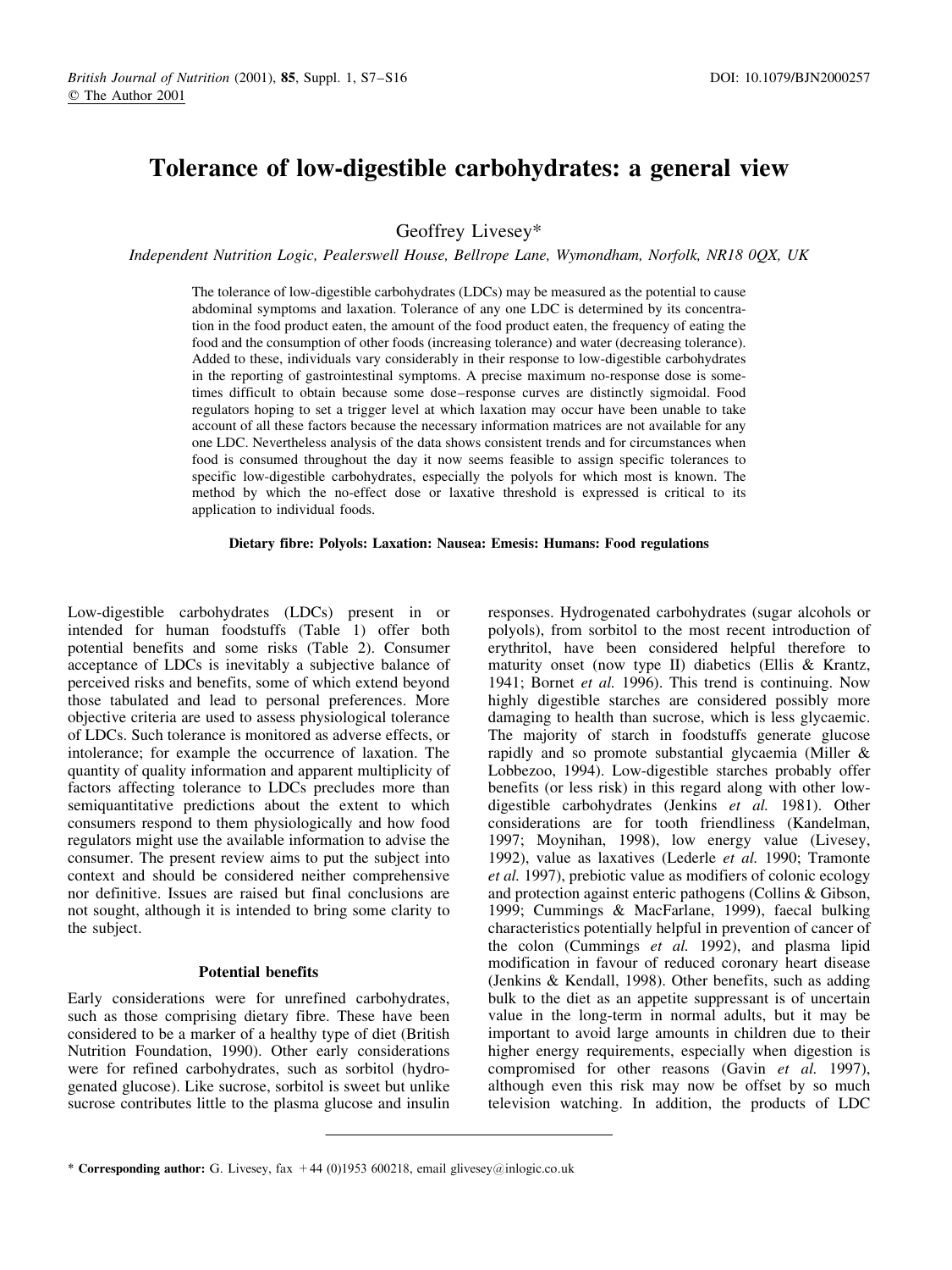<span id="page-1-0"></span>

| Dietary fibre polysaccharides<br>Pectins<br>Ispahula<br>Fibogel<br>Celluloses<br>Inulin            |
|----------------------------------------------------------------------------------------------------|
| <b>Resistant starches</b><br>Various forms                                                         |
| Oligosaccharides<br>Polydextrose<br>Fructo-olgosaccharides                                         |
| Sugar alcohols<br>Lactitol<br>Isomalt<br>Maltitol<br>Sorbitol<br>Mannitol<br>Xylitol<br>Erythritol |
| Rare sugars<br>L-Sugars<br>D-Tagatose<br>Lactulose<br>Trehalose<br>Isomaltulose                    |

fermentation may be essential for the health of the colon as reviewed elsewhere (see Scheppach et al., this issue; Livesey & Elia, 1996).

There are, therefore, many potential benefits from consuming low-digestible carbohydrates. The extent and nature of these benefits depend on the presentation and nature of the LDCs. The benefits of LDCs are maintained or enhanced when they are present in fat-free or reduced-fat products, consumed in moderation, packaged so as not to be confused with high-glycaemic foods (such as used to correct hypoglycaemia in diabetics) and when consumed in accordance with local dietary guidelines. No LDCs are without one or another physiological effect. Some LDCs are strongly functional, particularly in the laxation they cause and the dental caries they help prevent. Limiting their usefulness are the adverse physiological responses they evoke, in particular those with a low molecular weight,

which may cause laxation. To limit such adverse responses and to advise consumers of the causes, food regulators world-wide have generated various advisory statements for the purpose of food labelling (Zumbé *et al.*, this issue; Howlett, this issue). So far as possible, it has become important to quantify the potential risks or adverse responses, in particular the potential for laxation in `normal' people.

#### Potential risks

The benefits that LDCs bring are limited by their tolerance ± all increase the rate of fermentation in the colon, causing abdominal discomfort, flatus and potentially diarrhoea, the latter especially when the LDC is of low molecular weight. Circumstances that lead to least discomfort from LDCs are of interest because these release a potential to benefit from them as part of a healthy diet. The risk of laxation and abdominal discomfort may be alarming and lead to inappropriate medical intervention when the cause has gone unrecognised (Canada, 1993); it is the intent that food regulations avoid such occurrence. However, symptoms of excess LDC ingestion are far from life threatening and so require no prescriptive warnings of their effects (cf. tobacco warnings), just advice about the cause. Laxation more than abdominal discomfort appears to be of concern since advisory statements apply to low rather than highmolecular-weight LDCs such as those present in dietary fibre.

# Perceptions of risk and benefit: equality for LDCs?

From a scientific and trade perspective, it is desirable to examine all the important LDCs equally for their potential benefits and adverse responses. The important benefits offered by LDCs (Table 2) are largely impossible to perceive by individuals, although they may be learned. This is because the majority of benefits are accrued in the long term, may be perceived as modest in extent because they are difficult to prove confidently, and are observable in the main as statistical phenomena in predetermined measurements on large numbers of people. In addition, data may not be available for particular LDC products; rather benefits inferred may be based on a response to LDCs

|  |  |  |  |  |  |  | Table 2. Potential risks and benefits of low-digestible carbohydrates* |
|--|--|--|--|--|--|--|------------------------------------------------------------------------|
|--|--|--|--|--|--|--|------------------------------------------------------------------------|

| <b>Potential benefits</b> | Low plasma glucose and insulin excursions (care of type II diabetes and possibly colon cancer)<br>Plasma lipid modification (coronary heart disease)<br>Low oral acidification (dental caries prevention)<br>Low energy value (obesity aid)<br>Value as laxatives (constipation)<br>Prebiotic value (tolerance/control of enteric pathogens)<br>Dietary bulking (satiating, obesity)<br>Stool bulking/dilution (colon cancer, irritable bowl)<br>Generation of butyrate and acidification of the colon (health of the colon) |
|---------------------------|------------------------------------------------------------------------------------------------------------------------------------------------------------------------------------------------------------------------------------------------------------------------------------------------------------------------------------------------------------------------------------------------------------------------------------------------------------------------------------------------------------------------------|
| Potential risks           | Diarrhoea (<br>Abdominal discomfort )<br>Tolerance<br>Impaired nutrient intake (infants and young children, cystic fibrosis)<br>Impaired mineral absorption (minor concern/poorly established; calcium absorption and retention likely improved)                                                                                                                                                                                                                                                                             |

\* The benefits and risks are not universal to all low-digestible carbohydrates (see text).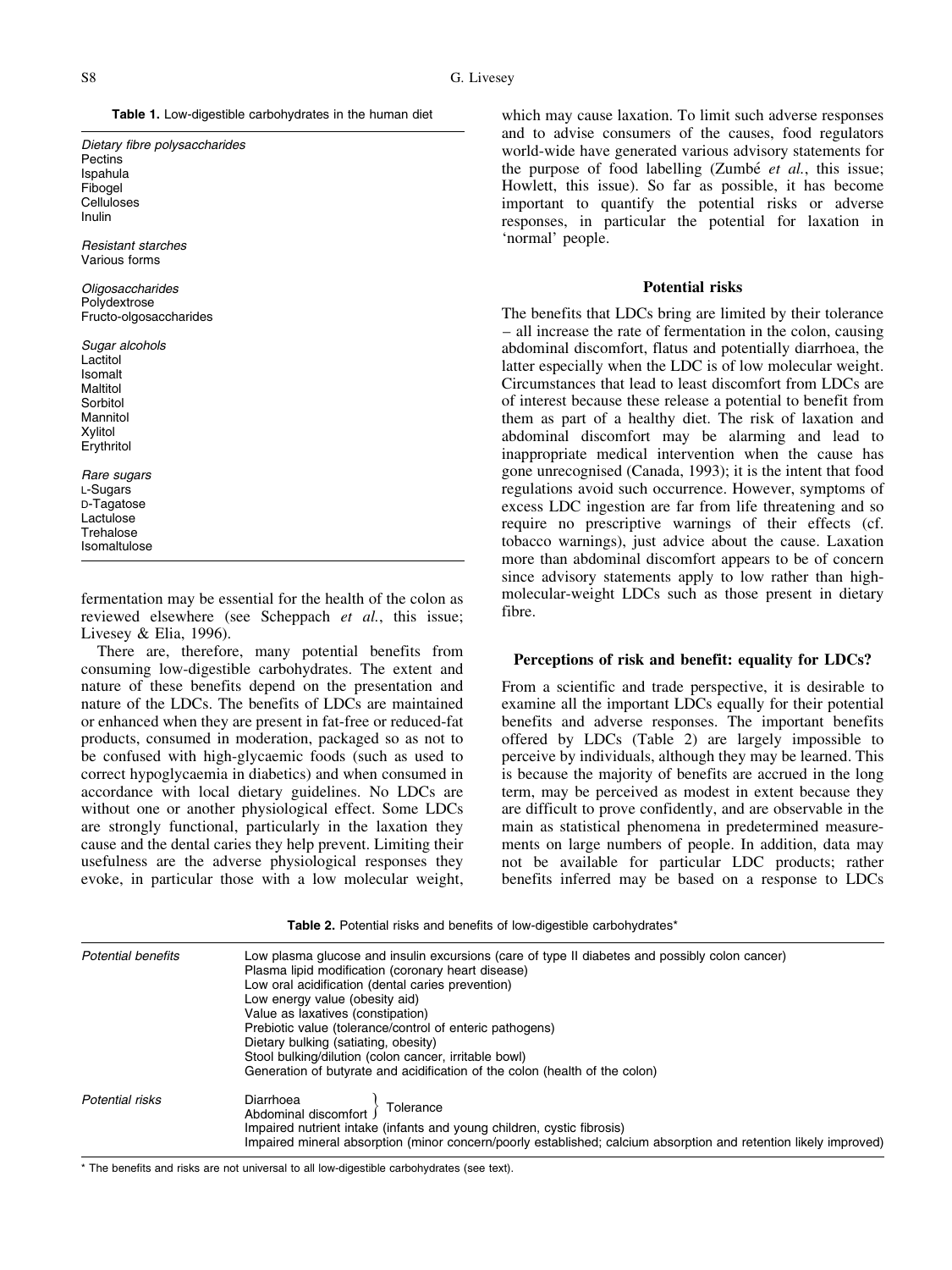<span id="page-2-0"></span>Table 3. Response terms used when assessing tolerance of LDCs; those that are not symptomatic of excess LDC consumption are given in italics

| Gripes <sup>d</sup><br>Belching (eructation) | General well-being Rumbling in the stomach |
|----------------------------------------------|--------------------------------------------|
| Headache                                     | Salivation                                 |
| Heartburn <sup>e</sup>                       | Stomachache                                |
| Laxation <sup>t</sup>                        | Sweating                                   |
| Loss of appetite                             | <b>Thirst</b>                              |
| Meteorism <sup>9</sup>                       | Toilet visits                              |
| Nausea <sup>h</sup>                          | Undergarment staining                      |
| <b>Nervousness</b>                           |                                            |
| Palpitations                                 | Vomiting                                   |
| Rumbling in the gut Watery faeces            |                                            |
|                                              |                                            |

<sup>a</sup> Borborygmi (singular-us): experiences of flatulence in the bowels.<br>  $\frac{b}{c}$  Colic: spasmodic pain in the abdomen.<br>  $\frac{c}{c}$  Flatulence: collection of gas in any part of the bowel, noticed by distension or eructatio

<sup>d</sup> Gripes: popular name for colic, especially in infants.<br>
<sup>e</sup> Heartburn: a burning sensation in the region of the heart and up the back of the throat, usually a result of excess gastric acid or acid reflux or both.

Laxation, gentle stimulation of the bowel to render motions slightly more frequent and softer without causing griping.<br>  $9$  Meteorism: abdominal distension.<br>  $n$  Nausea: a feeling in the stomach that vomiting is about to take place.<br>  $\frac{1}{1}$  Palpitation: a forcible or irreqular heartbeat of w

conscious.

generically. An exception is laxation, which when experienced brings immediate constitutional relief. Although dietary bulk contributes to feelings of fullness and faecal bulking to the frequency of toilet visits, the benefits from these [\(Table 2\) a](#page-1-0)re understood through education rather than perceived directly. By contrast, individuals readily perceive those responses to LDCs that are implicit risks and which are investigated usually under the headings of adverse effects or tolerance. Such responses (Table 3) impact seemingly with spontaneity, are almost immediate, and can be evidenced by the individual.

Because the benefits of LDCs are not readily perceived, they need to be teased out and explained, for example in dietary guidelines. The risks being readily experienced by individuals are treated differently, with advisory statements on food labels. This has generated an important issue. The collective guidance and labelling advice does not treat all LDCs equally. Dietary guidelines tend to promote health through positive messages and so tend to promote dietary fibre. Food labelling advice focuses on the risks and so promotes a negative image, e.g. of laxative carbohydrates. De facto, description of risks and benefits in different places has the potential to confuse the consumer about the value of a certain foodstuff.

Not all risks appear to be treated equally either. The presence of lactose as a causative factor of symptoms of lactose intolerance apparently requires (at present) no advisory statements on labels, likewise the presence of gluten as a causative factor in coeliac disease. The symptoms of these conditions closely overlap those of excessive consumption of low-digestible carbohydrates (Shaw et al. 1998), but only the latter require advisory statements on food labels. Risks associated with dietary fibre intake, such as impaired intake in the young or digestively compromised are given less prominence on

food labels than are the risks of laxation. However, the differences in the way humans respond to dietary fibre polysaccharides on the one hand and LDCs such as sugar alcohols for example on the other is not absolute; they differ by degree. The development of LDCs of molecular weight intermediate between sugar alcohols and dietary fibre polysaccharides, for example polydextrose and fructooligosaccharides, bridges the distinctions that were once made. In addition, the properties of carbohydrates that cause them to be poorly digested and so contribute to abdominal discomfort are also responsible for their tooth friendly properties. Hence, risk and benefit are not always separable. Moreover, the risk of laxation caused by sugar alcohols may be perceived as a benefit among those vast numbers of people requiring laxatives. How food regulators view the low-digestible carbohydrates critically depends on the way the evidence has been conceived and the way it is presented. The present conference provides an opportunity to review the way we view low-digestible carbohydrates, how they might be considered in food regulations, and how relevant research can be better conducted.

## Tolerance and symptoms of intolerance: terminology

Many different terms are used to describe the potential responses to LDCs (Table 3), and some are recognised symptoms of LDC consumption. For clarity the definitions of certain terms are given in the footnotes to Table 3. Some additional comment may be useful on the meaning of tolerance.

In lay language, tolerance means an ability to endure or willingness to allow. In the present context this could mean of one or more adverse symptoms. Few researchers have documented what people are willing to allow themselves to experience over the long term in the way of symptomatic responses to LDCs.

In medicine, tolerance is the development of unresponsiveness (e.g. to antibiotics) and intolerance is the development of responsiveness (e.g. glucose intolerance). Few studies have examined the development of responsiveness and unresponsiveness to LDCs, with the exception of their fermentation when another term is often used - adaptation.

With regard to LDCs, the usage of the term tolerance suggests it to mean a state in which there is an absence of unwanted symptoms of LDC consumption (Table 3). In particular, the absence from purgative actions and colic. In general the various responses mentioned in Table 3 result from the occurrence in the bowel of either too much water (leading for example to laxation and purgative action) or too much gas (leading for example to flatulence and colic).

#### Laxation in context: nature's own

Among the laxative foods are those that leave a large indigestible residue, such as cabbage, brown bread, oatmeal porridge and fruits containing rough seeds, low-digestible carbohydrates and vegetable acids (oxalic acid for example). Among these are honey (fructose), tamarinds, figs, prunes, raspberries, strawberries, stewed apples and senna. Foods that are very effective and may be defined as purgative because they cause watery stools associated with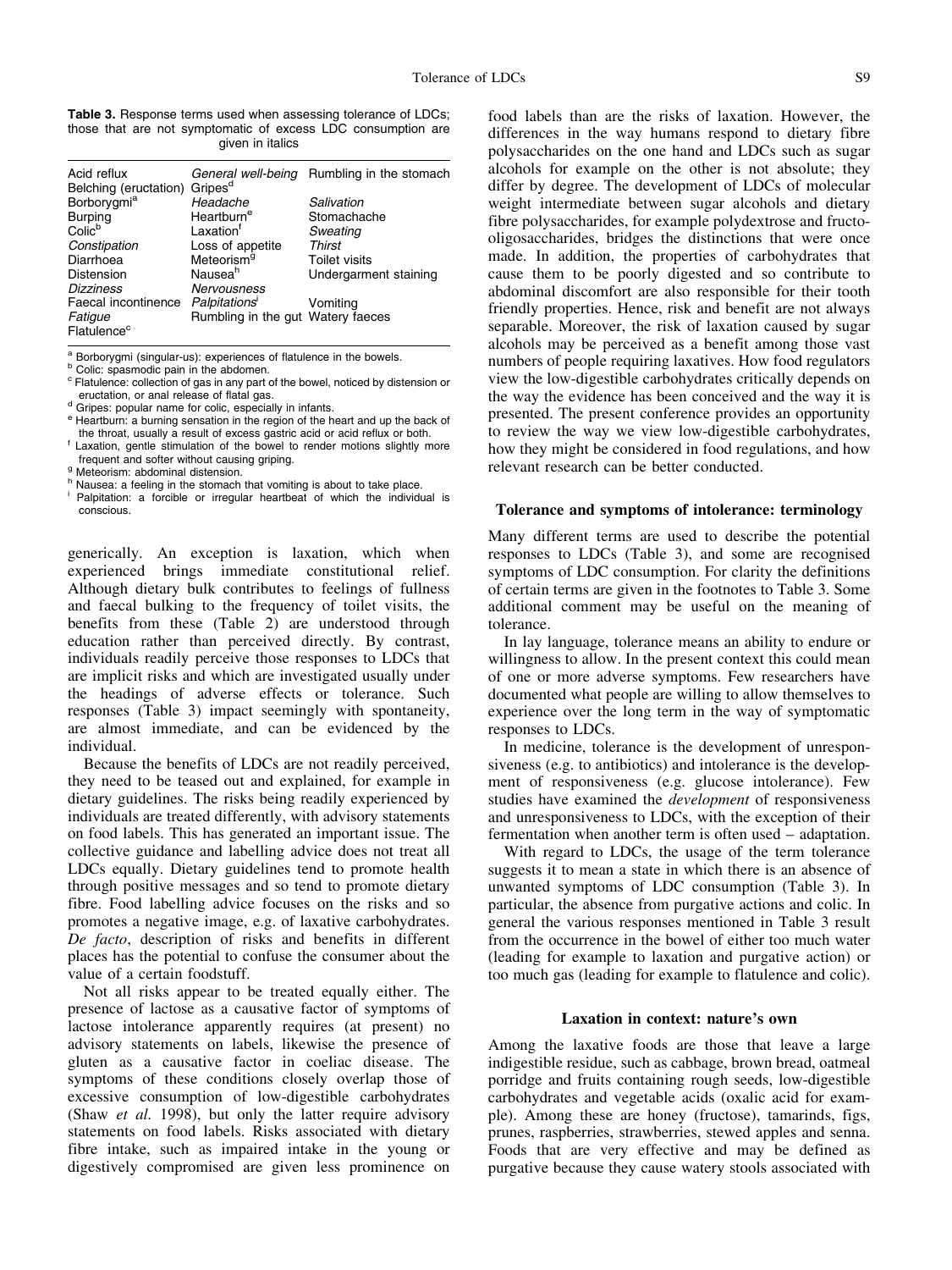colic are aloes, rhubarb, cascara, senna and castor oil. Purgatives may be effective in removing irritants from the bowel that themselves cause diarrhoea or exacerbate undesirable systemic events such as hepatic coma. Lactulose and lactitol have found such usage (Heredia et al. 1988). In the context of food the distinction between purgative and laxative is seldom made. Thus usage in scientific and regulatory literature refers to laxative action rather than purgative action of LDCs, the latter being thought of as strong laxative action.

## Response to excess gas

Because LDCs are poorly absorb[ed \(Table 1\) the](#page-1-0)y enter the colon where they are subject to anaerobic fermentation. Gaseous endproducts are principally carbon dioxide, hydrogen and methane. The stoicheiometry of the fermentation process (Livesey & Elia, 1996) indicates that 30 g of carbohydrate, an amount that may normally be fermented each day, releases gas at about 4 ml/h over 24 h. Most people tolerate this rate of gas production. However, carbohydrates that both reach the colon rapidly and offer little resistance to fermentation may be used completely within about six hours (Thiébaud et al. 1984; Fritz et al. 1985). After a single oral dose of 30 g the rate of gas production is estimated stoicheometrically to average about 15 ml/min. Interestingly, this rate of gas infusion at a steady rate into the human bowel is perceptible by the large majority of people (Serra et al. 1998). People experience one or a combination of symptoms described as pressure/ bloating, cramp/colic and sharp/stinging pain. Approximately 30 % of people untrained to such rates of gas production suffer discomfort or pain. Whether people can learn (adapt) to tolerate such rates of gas production is not evident. Multiplying up by a factor of 3 (equal to the traditional number of meals per day) suggests an upper limit on grounds of gas production and abdominal discomfort of no more than 90 g fermentable LDC per day.

A significant find by Serra et al. (1998) was that people's semiquantitative response to intraluminal gas infusion was repeatable. They found gas perception, abdominal distension and gas retention in the colon were (a) related and (b) varied greatly between individuals. It appeared that intolerance of intraluminal gas was, in their study, associated with gas retention caused by low rates of evacuation. It has long been unknown whether differences in the tolerance of intraluminal gas are simply differences in perception to the same stimulus (gas load). The study by Serra et al. (1998) shows at least that differences in perception are related to differences in gas infusion and evacuation so that perception and load are indeed related.

Factors that alter the rate of gas production in vivo from LDCs are many. They include factors affecting gastric emptying (of which there are many), small intestinal transit (of which there are many modulators), fractional absorption of the LDC in the small intestine, delivery of water into the colon (causing mixing), which depends on the osmolality of the LDC (and its digestion products), and the susceptibility of the LDC to fermentation. Factors permitting tolerance include the extent of bowel fill during the time of fermentation, and ease of evacuation. Thus tolerance of LDCs from the perspective of gas production is subject to many variables. From a regulatory standpoint all this can be simplified. All that is needed to trigger an advisory statement on a food label is knowledge about the circumstance in which the LDC is least tolerated. Whether excess water in the colon is tolerated less than excess gas is unclear. It seems likely that their effects would be broadly additive, water and gas together creating a volume of material that causes distension and requires to be evacuated as gas or eliminated as solids and liquid.

#### Response to excess water

Diarrhoea has various causes. Other than poisoning from micro-organisms and drugs, it results from starvation, food intolerance and malabsorption. Normally, the water lost in stools will average  $40-60$  g daily (Passmore *et al.* 1955) with a total stool weight of  $100-120$  g daily, although this may reach  $250-350$  g on any one day. In chronic diarrhoea stool weight may climb towards 2 kg and in acute diarrhoea it can be staggeringly higher, up to 20 kg due to cholera (Cummings, 1993). Consumption of indigestible sugars will elevate stool weight, largely due to water (and some biomass). Adults consuming 125 g lactulose daily, a disaccharide that is undigested in the upper gut, may lose  $1·3$  kg stool daily. However,  $45$  g lactulose (with three meals and a snack) causes an average stool output of about 300 g, not much higher than the upper end of the normal output range (Hammer et al. 1989), but with the inconvenience of two toilet visits per day.

Stool weight after consumption of the indigestible and non-fermentable polyethylene glycol (PEG4000) is greater than after the consumption of an `equiosmolar' amount of lactulose, suggesting that fermentation in the colon helps to prevent laxation by removal of the osmotic agent (Hammer et al. 1989). Adaptation to elevated rates of fermentation is facilitated by administration of progressively increasing doses so as not to wash the colon free of micro-organisms. In this way the tolerance of the low-digestible carbohydrates may be increased. Additionally, short-chain organic acids (SCOA) that are produced during fermentation encourage  $Na<sup>+</sup>$  and water absorption, and so promote tolerance. Such SCOAs fuel and maintain the colonic mucosa, and their absence during starvation is thought to be responsible, at least in part, for starvation diarrhoea. Also, hospitalised patients undergoing alimentation with simple, elemental nutrition without colonic substrates frequently have diarrhoea. Yet rates of fermentation in excess of habitual rates will also cause loose stools, such as after intracolonic starch (Hammer et al. 1989). Thus diarrhoea is a result of both too little and too much colonic substrate.

A variety of factors associated with the fermentation process may affect wateriness of the stool. Rapid fermentation of LDC, such as after a large increase in the dose administered, may yield lactate and short-chain organic acids at a faster rate than can be absorbed so temporarily promoting diarrhoea. Unfermented polysaccharides may also bind water while fermentable polysaccharides, oligosaccharides, sugar and sugar alcohols generate biomass during fermentation, which also has water-holding capacity and so helps to reduce the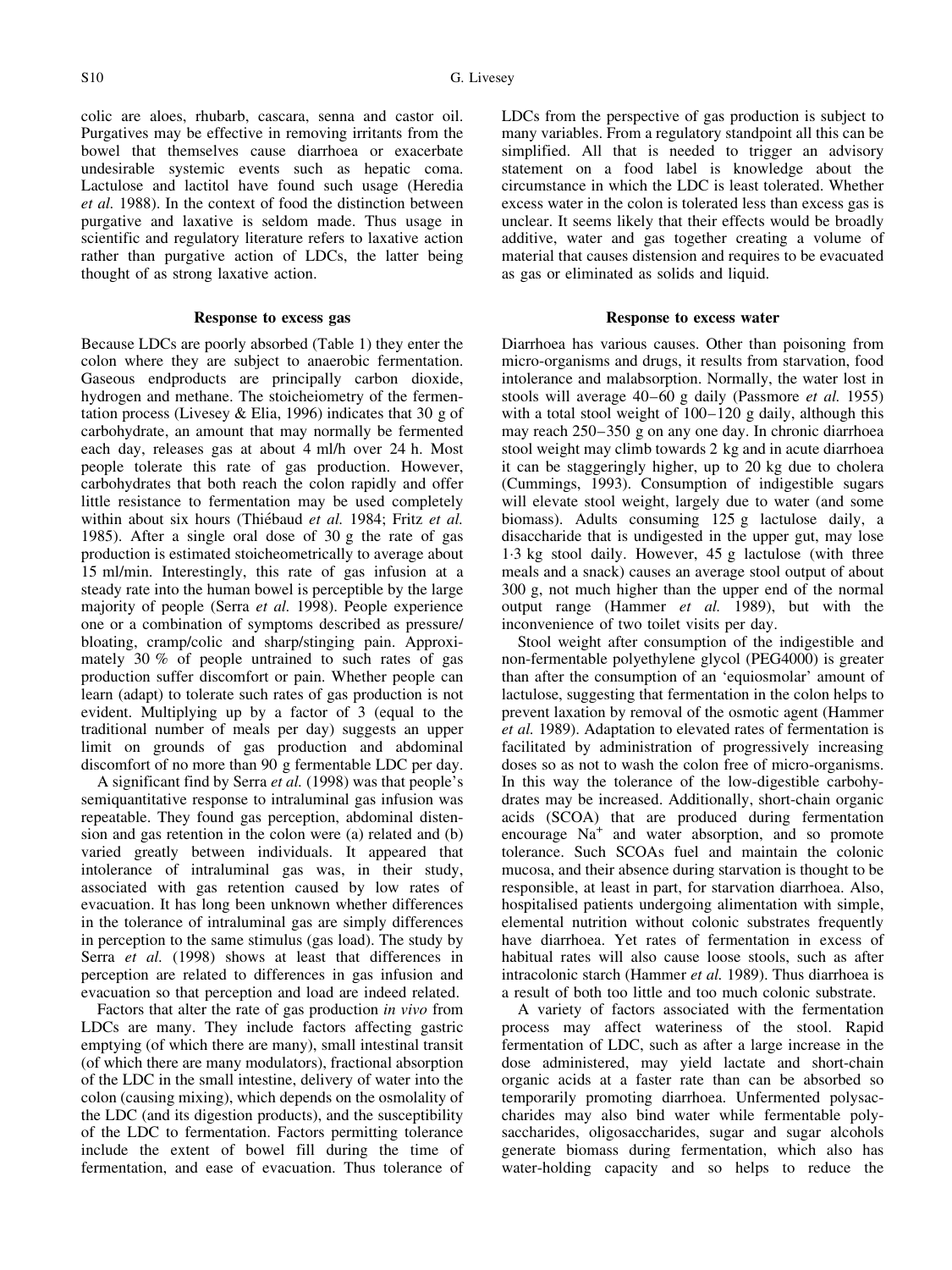<span id="page-4-0"></span>

Fig. 1. Laxation-dose curves for sorbitol and disaccharide alcohols in adults of mixed gender (and children taking isomalt). 'Meals' were either single drinks or jelly (broken curves) or solid foods (continuous curves). Solid foods were either a single food (chocolate) or multiple meals (with intakes average per meal). Sorbitol: adults taking either drinks ( $\Delta$ ; Koizumi et al. 1983;  $\Diamond$ ; Hyams, 1983) or jelly  $\Box$ ; Oku & Okazaki, 1996) or multiple meals with a short period for adaptation  $(•;$  Patil et al. 1987). Maltitol: adults taking either a drink ( $\Box$ ; Koizumi *et al.* 1983) or chocolate ( $\Box$ ; Storey *et al.* 1997;  $\Box$ ; Koutsou et al. 1996). Isomalt: adults taking drinks  $(\Box;$  Pütter & Spengler, 1975 as note in JECFA, 1987) or chocolate ( $\blacksquare$ ; Lee et al. 1994; Koutsou et al. 1996) or multiple meals after adaptation ( $\triangle$ ; Fritz et al. 1985; Spengler et al. 1987) and children (<12 y) taking multiple meals after adaptation ( $\bullet$ ; Paige et al. 1992). Lactitol: adults taking chocolate (. Koutsou et al. 1996), multiple meals ( $\blacklozenge$ ; Patil *et al.* 1987) and multiple meals after adaptation ( $\blacktriangle$ ; van Es et al. 1986). Data points are means for groups of between 10 and 83 people. For calculation of the present data, a body weight of 70 kg (Western subjects) was assumed when a specific value was needed but not reported in the primary literature. Laxation was the increment in number or people with loose faeces above basal or control (often sucrose) as a proportion of the number of people investigated.

wateriness of the stool. The water binding by unfermented carbohydrate and biomass also counteract the production of the hard stools associated with constipation and so facilitates laxation.

Water is actively secreted into the upper gastrointestinal tract after a meal. Additional water may be drawn into the small intestine to maintain osmolality when certain LDCs are present. An absence of absorbable nutrients reduces water absorption associated with nutrient absorption. These processes eventually lead to an elevated water load entering the colon when osmotically active LDCs are ingested. The capacity of the human colon for water absorption is  $6-8$ litres daily (Debongnie & Phillips, 1978). By slowing gastric emptying absorbable nutrients lower the rate at which an osmotic load can enter the small intestine and so lowers the water load to the colon (Livesey, 1990). Osmotically active LDCs are more readily tolerated therefore when taken with a meal.

# Product acceptability, not tolerance of the LDC may sometimes limit symptoms of LDC consumption

Many of the symptom[s \(Table 3\)](#page-2-0) experienced after LDC

consumption, although thought of as undesirable, may have no impact on acceptability of the products containing LDC. This seems surprising at first, but the answer lies in the acceptability of the food product as much as the acceptability of the LDC. For example, the usual consumption of chocolate may be limited on average to approximately 60 g per day in young adults and 35 g per day in adults over 43 years of age. With these intakes, chocolate based on isomalt has too little of this polyol (16 g at 60 g chocolate) to cause symptoms that deter consumption. Thus free consumption of isomalt- and sucrose-based chocolate are identical (Zumbé & Brinkworth, 1992). However, per unit mass sorbitol is more osmotic than isomalt, and will cause consumers to reduce their chocolate consumption when replacing either sucrose or isomalt (Zumbé & Brinkworth, 1992). For this reason sorbitol is being replaced in confectionery by more tolerable LDCs.

## Laxation with sorbitol: a case study interrelating experimental observations and food regulations

Sorbitol was introduced as a therapeutic under the name `Sionin' (Thannhauser & Meyer, 1929). Early concerns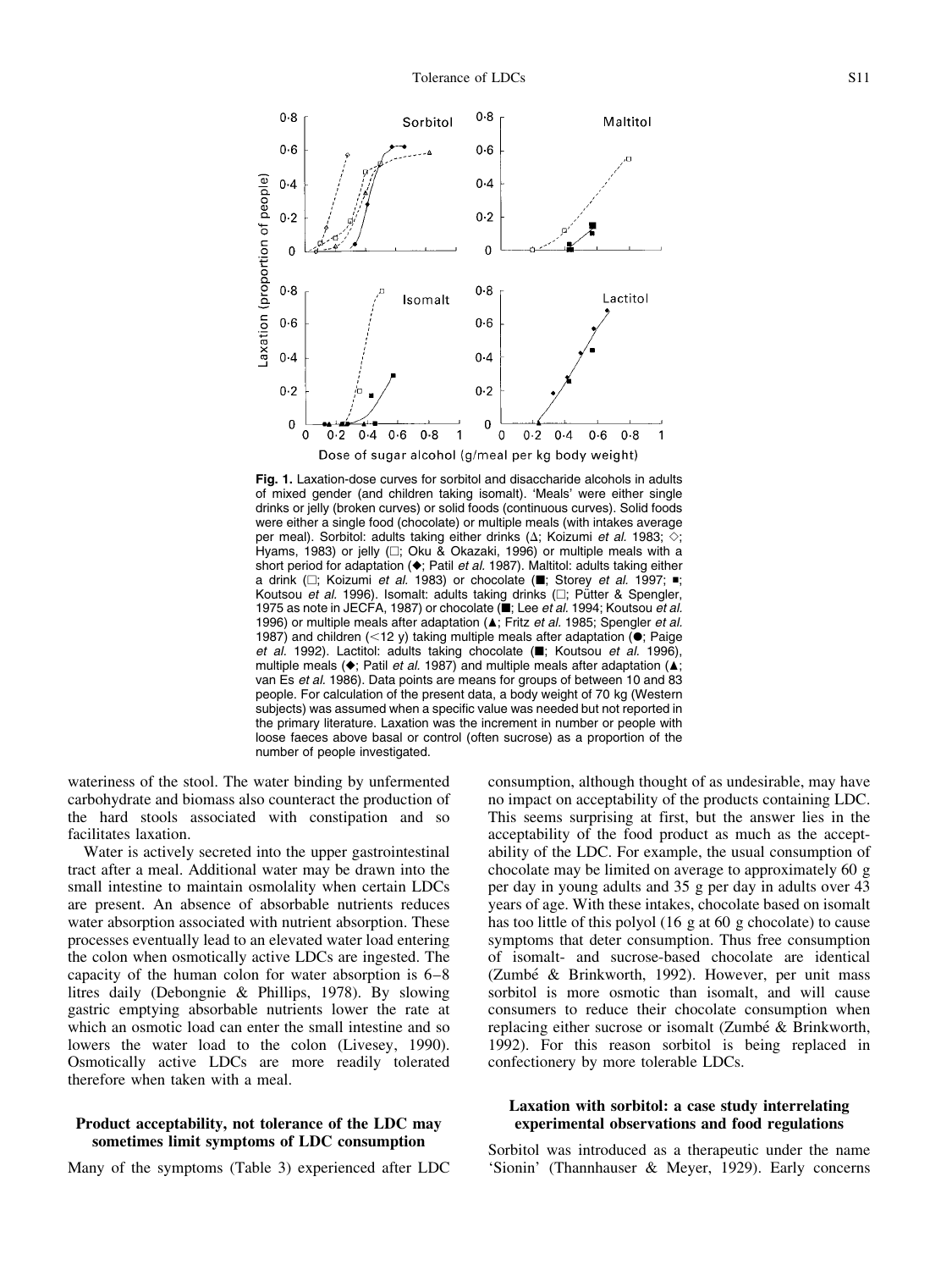about sorbitol-induced laxation arose with dietetic candy (Gryboski, 1966) and later in paediatric medicine where sorbitol was used as a sweet base for infant and children's medicines (Charney & Bodurtha, 1981; Hyams, 1982, 1983). In food studies much of what has been learned is based on experiments in adults.

[Fig. 1 c](#page-4-0)ollects together observations from several studies on laxation with sorbitol. Gender may affect laxation when expressed per kg body weight (see below), it should therefore be noted that the curves i[n Fig. 1 a](#page-4-0)re for mixed gender. Laxation is clearly less when sorbitol is administered on a full stomach (solid curves). It appears similar after incorporation into a drink and a nutrient free jelly, when each is taken on an empty stomach. However, there are no properly conducted interlaboratory trials to establish reliability of trigger levels causing laxation. In the absence of such trials, doses of LDCs that trigger laxation as given in food regulations will inevitably be thought of with uncertain reliability.

There is evidence of similar results for sorbitol when presented in similar forms in different laboratories (see Koizumi et al. 1983), although data published at about the same time by Hyams (1983) suggest differently. Differences in ethnicity of the subjects appears not to be a major cause of variation in results for sorbitol for which tolerance appears to be similar in Westerners, Japanese, Blacks and Asians (Koizumi et al. 1983; Jain et al. 1987). Thus it seems possible to have relevant food regulations that are broadly applicable across national and ethnic boundaries.

The laxation curves [\(Fig. 1\) s](#page-4-0)how certain features. Firstly, they are essentially sigmoidal and an  $ED_{50}$  can be determined to describe when 50 % of the population of subjects develop diarrhoea (when defecation may then be twice or more per day). Although an  $ED_{50}$  may be useful descriptively, to date it has no application in food regulations. A second feature is the maximum no-effect dose or laxative threshold. This has applications in food regulations and provides a basis on which to identify a dose of LDC in a food product that might trigger a requirement to issue an advisory statement about the possibility of laxation on the food label.

The maximum no-effect dose differs between individuals; for some people it is quite high. It is this variation between people that gives the shape to the curves [in Fig. 1.](#page-4-0) Thus some people tolerate quite high doses of sorbitol before reaching their individual maximum no-effect dose. For regulatory purposes it is the sample population's maximum no-effect dose that is relevant, that is this dose in the more sensitive people. Two difficulties arise: with sigmoidal curves a maximum no-effect dose may not be clearly identifiable (curve tends to meet the x-axis as a tangent). Second, how large a sample of the population is needed to estimate the population maximum no-effect dose?

Laxation has a number of ill-defined determinants. The range of doses over which each curve i[n Fig. 1](#page-4-0) rises is relatively wide, indicating considerable interindividual differences, with some people being fairly resistant to laxation. This feature is evident in both males and females. Very noticeable, however, is a gender difference in sorbitol tolerance with regard to laxation, when expressed per kg body weight! Females then appear more tolerant than males, an observation that is repeatable and not restricted to sorbitol (Koizumi et al. 1983; Oku & Okazaki, 1996). Whether the difference is innate or secondary to other factors or is entirely due to the body weight difference between genders is unclear. There is evidence of a higher degree of constipation among women than men (Koizumi et al. 1983) and laxatives are less effective in constipated people (Tramonte et al. 1997). Also, stomach emptying may be slower in women. With regard to food regulations any gender difference is not critical; in practice the maximum no-effect dose for the population will be independent of possible differences between genders provided both sexes are adequately represented in the sampled population.

It is well known that laxation occurs more readily when low-molecular-weight LDCs are consumed in drinks than with meals. Europe has proposed that such carbohydrates should not be used as sweeteners in drinks (European Council Directive, 1990). This means there is little value in determining trigger levels for the purpose of food regulations based on studies where carbohydrate is administered as a drink on an empty stomach. Nevertheless, for experimental purposes the administration of osmotically active LDCs in drink form appears to be acceptable after a meal, and so the directive may be too restrictive. However, with such a directive it may be argued that studies on tolerance should focus on feeding with a meal (although see candies below). What comprises a meal is unclear. Prior ingestion of food appears to result in a rightward shift in the laxation curve, with the  $ED_{50}$  increasing nearly twofold. Candies may contain sorbitol (or other LDCs) that could be consumed on an empty stomach. The quantitative impact on laxation due to the simultaneous absence of both water (drink) and macronutrients is unclear, although results may soon be available (A Lee, personal communication). A decrease in the water content of a drink improves the intestinal tolerance of fructose (Ravich et al. 1983). Without such knowledge of LDCs it may be presumed that trigger levels in food regulations could be set cautiously low.

## Adaptation

A feature of the laxation studies on polyols, is that they have been undertaken in subjects variably adapted to them. Adaptation is likely to have at least two consequences on laxation.

Firstly, water retention may improve in both the small and large intestine. A capacity for adaptation in the small intestine is evident from a comparison of the passage of ileal fluid in intact and colectomised subjects (having ileostomies). Ileal fluid flow in intact adults averages a rate of 2 litres per day (Debongnie & Phillips, 1978), whereas in ileostomates it is reduced threefold to about 600 ml daily (Livesey et al. 1995). This suggests an adaptation in the balance of fluid secretion and absorption may occur at the level of the upper gut, although in part, this may be due to restricted fluid intake in ileostomates.

Second, large bowel microbial ecology and enzyme induction favours a more proximal and, at high doses, more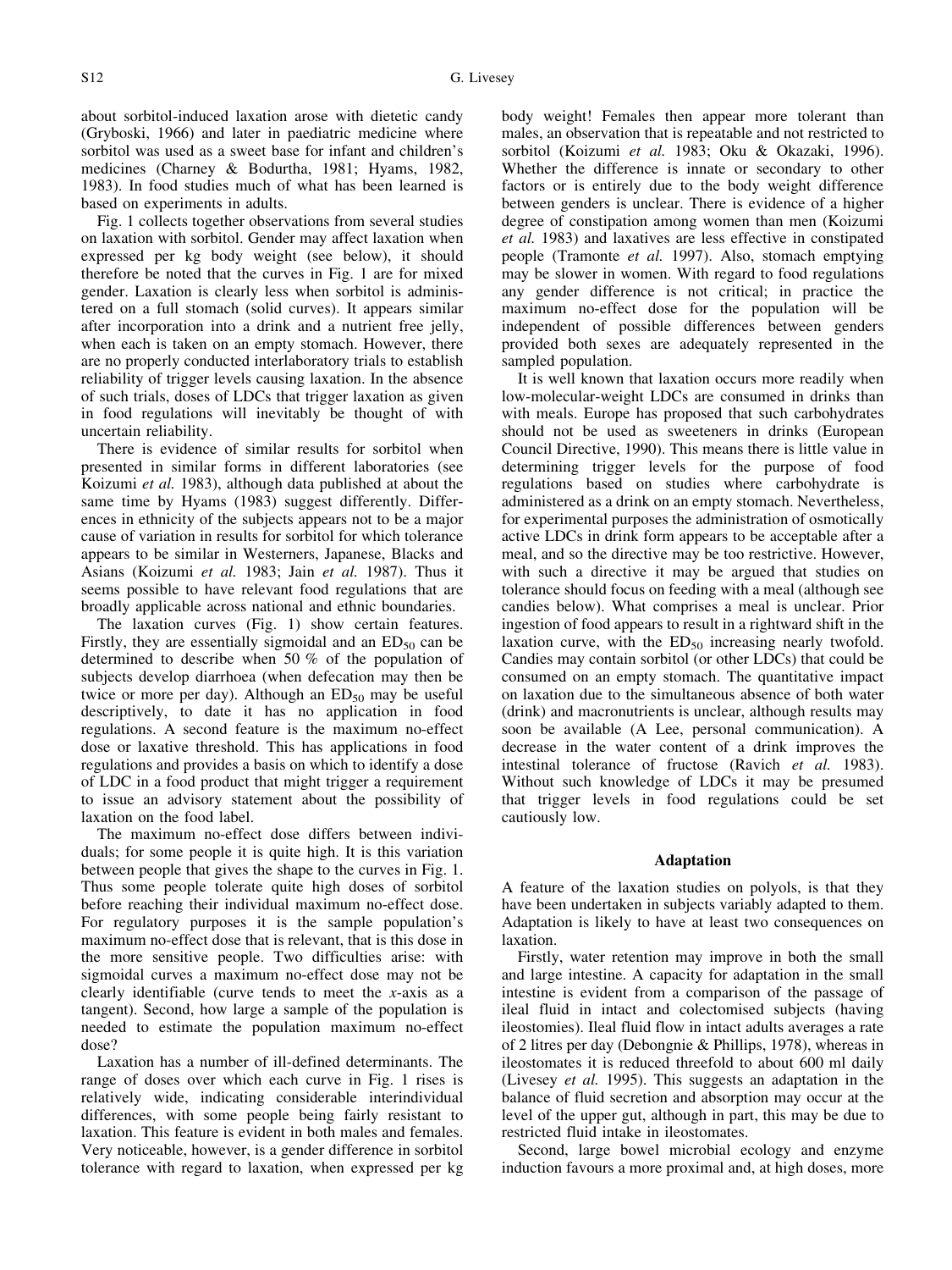complete fermentation. The greater the proportion of the LDC that is fermented and absorbed, the lower will be the osmotic activity. The more proximally the fermentation occurs, the more time there will be for water absorption in the large bowel.

Third, in the laboratory, laxation is a placebo response, which wears off with time (weeks) (Marteau  $&$  Flourié, this issue). Possibly, laboratory based studies will overexaggerate the laxative effects of low-digestible carbohydrates. Moreover, adaptative laxation during weeks of LDC consumption may in part be due to placebo effects wearing off.

The shape of the curves i[n Fig. 1 w](#page-4-0)ill depend in part on how quickly adaptation takes place when curves are obtained by serial incremental dosage. Trigger levels for regulatory purpose may need to be recognised as levels in unadapted people (despite the possible placebo effect), with a recognition that people may habituate to consume higher doses without ill-effect.

## Lessons from erythritol and tagatose

Erythritol and D-tagatose are carbohydrates recently proposed for human consumption. Neither is digested in the sense of enzymatic cleavage since both are carbohydrate monomers. Also erythritol is substantially absorbed. Being a monosaccharide derivative, erythritol is not a sugar but a sugar alcohol (a tetrose alcohol,  $C_4H_{10}O_4$ ). It is derived from sucrose or D-glucose of wheat and maize by fermentation with the Aureobasidium sp. yeast. D-Tagatose is a sugar, and may be produced commercially from the keto-analogue of milk galactose. D-Tagatose differs from D-fructose by rotation at carbon 4. Almost as much tagatose is metabolised as is absorbed, whereas absorbed erythritol is largely excreted in urine. These materials find a place among the low-digestible carbohydrates because the symptoms of excess consumption are broadly the same as those experienced with other LDCs (Oku & Okazaki, 1996; Buemann et al. 1999a,b), because erythritol is a sugar alcohol and because tagatose is poorly absorbed (Johansen & Jensen, 1997).

As expected from its molecular structure (Livesey, 1992), erythritol is extensively but not completely absorbed by the human small intestine (Oku & Noda, 1990). Absorption occurs by passive diffusion and so the loss to the colon will depend, like sorbitol, on the amount ingested when taken with water on an empty stomach. Observations by Oku & Okazaki (1996) show that when taken in jelly, erythritol is approximately four times less laxative than sorbitol. As with sorbitol, there are possible gender differences. Such data provide firm evidence that the laxative threshold varies with the source of polyol, and provides scope for regulatory authorities to aim at tabulation of the various trigger levels for individual polyols should this be helpful. Although erythritol is less laxative than sorbitol, the latter induces less nausea (Oku & Okazaki, 1996), presumably because of the difference in osmotic activity per gram. Abdominal discomfort with erythritol is associated with gas production and laxation rather than nausea.

Studies by Lee & Storey (1999) with 20 g tagatose or

lactitol in 50 g chocolate yielded a higher incidence of nausea among 50 subjects for tagatose while both treatment groups endured quantitatively similar symptoms arising from the large bowel. Again, this is consistent with nausea being due to upper gastrointestinal water or osmotic activity, and unconnected to large bowel events.

Studies with erythritol and tagatose (above) show them to be weak emetics and this is presumed to be due to their high osmolarity. However, on this ground alone there is no reason why tagatose should be more emetic than sorbitol or other monosaccharide alcohol, e.g. mannitol. At the time of writing such comparative data are absent from the literature.

# Gender

Gender difference in laxation with sorbitol and erythritol is a possibility as noted above. Interestingly, nausea after erythritol has been observed in women only. Similarly, after tagatose nausea only occurred in women. This led Buemann et al.  $(1999a)$  to speculate that women are more susceptible to nausea than men, although men are not entirely resistant (Buemann *et al.* 1999*b*). Potentially, the LDCs are retained in the upper gastrointestinal tract more readily in women than in men causing greater nausea and less laxation in women. This may be related to differences in stomach emptying among men and women.

For erythritol at least, it needs to be considered whether the laxative threshold may not be an adequate end-point for regulatory purposes, rather nausea and emesis among consumers could be more problematic. Emesis has approximately half the prevalence of reported nausea after erythritol.

# Age

The effect of age on tolerance is unclear. Tolerance studies are sometimes undertaken with young adults, for example age 40 or less (Buemann et al. 1999 $a,b$ ; Lee & Storey 1999). These people may be less tolerant than people  $>40$ years old just as they are less susceptible to constipation. Alternatively, they could be more tolerant than people  $>40$ years old because of their relative youth. Children  $8-12$ years old appear to be as tolerant as children  $>12$  years old with respect to laxation and other symptoms when administered with the mixed disaccharide alcohol isomalt up to 35 g in a single dose in chocolate (Paige et al. 1992). This corresponds to an intake of up to  $0.85$  g/kg body weight per d in the younger group of children compared with approximately 0.5 g isomalt/kg body weight established as a tolerable dose per eating occasion in adults (Fritz et al. 1985). This difference is quite large and may indicate that the expression `per kg body weight' gives a false impression of tolerance in children compared to adults. Although these studies are difficult to compare it remains possible that children may be more tolerant of isomalt on a body weight basis than adults. Adults and children  $($  > 8 years old) show similar tolerance of isomalt in candies when expressed on an intake per day basis (Lee, personal communication), implying greater tolerance on a per kg body weight basis in children. The roles of other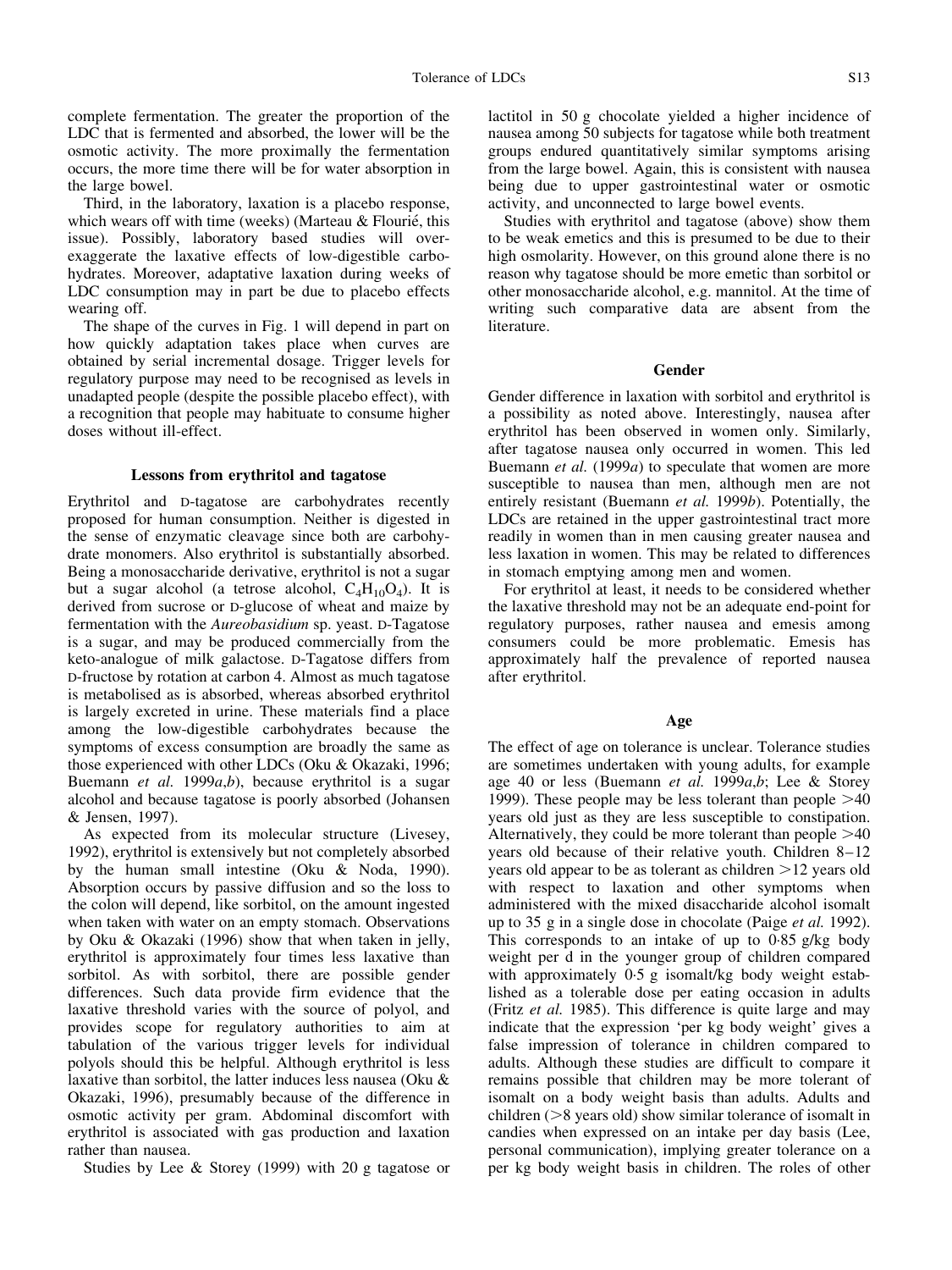Table 4. Estimates of the laxative thresholds (maximum no-effect dose) for selected low-digestible carbohydrates

<span id="page-7-0"></span>

|                            | In drinks and jelly  | Increment with food | In foods                    |                       |                          |                      |  |
|----------------------------|----------------------|---------------------|-----------------------------|-----------------------|--------------------------|----------------------|--|
|                            | (g/meal per kg)      | (g/meal per kg)     | (g/meal per kg)             | (g/product in adults) | (g per 100 g of product) | (g/day)              |  |
| Erythritol                 | 0.66                 |                     | $> 0.66^{\rm a}$            | $>$ 46 $^{\rm a}$     | > 66 <sup>a</sup>        | $>132^{\rm a}$       |  |
| Sorbitol                   | $<$ 0 $\cdot$ 21 $b$ | 0.11                | $<$ 0 $\cdot$ 30 $^{\circ}$ | ${<}22^{\circ}$       | $<$ 32 $^{\circ}$        | $<$ 66 $^{\circ}$    |  |
|                            |                      |                     | $<$ 0 $\cdot$ 11 $5$        | $<$ 8 $^{\circ}$      | $\leq 11^{\circ}$        | ${<}24^{\mathrm{b}}$ |  |
| Maltitol                   | 0.29                 | 0.13                | 0.42                        | 29                    | 42                       | 87                   |  |
| Isomalt                    | 0.25                 | 0.07                | 0.32                        | 22                    | 32                       | 66                   |  |
| Lactitol                   |                      |                     | 0.25                        | 18                    | 25                       | 54                   |  |
| Polydextrose               |                      |                     | $0.46^\circ$                | 32 <sup>c</sup>       | 46 <sup>c</sup>          | $96^{\circ}$         |  |
| Column number <sup>a</sup> |                      |                     | 3                           | 4                     | 5                        | 6                    |  |

a Based on the assumption that it will be greater after meals than after jellies.<br>b Values for sorbitol are given as an upper limit because its threshold is unclear. Data from Zumbé & Brinkworth (1992) indicate a lower val

c Data are based on a 1g/kg intake in children assuming three meals per day.<br>d Data are based on a 1g/kg intake in children assuming three meals per day.<br>d Data in columns 1 and 3 are either from Fig. 1, or for erythritol from Zumbé & Brinkworth (1992). Data in column 2 are differences between columns 1 and 3. Data in column 4 are those in column 3 multiplied by 70, the average weight of a western adult. Data in column 5 are those in column 4 multiplied by 100 and divided by 70, representative of a 70 g food product. Data in column 6 are those in column 3 multiplied by 3 (representing three evenly spread meals throughout the day in amounts sufficient to maintain energy balance).

factors in this comparison await publication of the full results. Children and possibly adults readily accommodate up to 1 g/kg body weight polydextrose daily (Murray, 1988). Again, however, the data in the two age groups are not strictly comparable.

## Infants and preschool children

Diarrhoea is up to six time more common in this age group than in adults (Payne et al. 1997). Undeveloped gastrointestinal capacity is likely to be responsible. In this group it is well known that fruit juice may exacerbate the problem. It seems probable that three-year olds are at greatest risk of diarrhoea from sorbitol consumption. All children in this age group may have afebrile diarrhoea in response to intakes of 0´5 g sorbitol/kg body weight per day (or less than a day), compared to  $50-60$  % of adults consuming the same dose in one mea[l \(Fig. 1\).](#page-4-0) In children of a younger age than 3 years, access to sorbitol-containing foodstuffs is possibly limited except through medication. However, vitamin C supplementation of infants is common, and products including sorbitol are not advised (Hill & Kamath, 1982). The occurrence of sorbitol-induced diarrhoea is difficult to find in 4- and 5-year olds (Payne et al. 1997).

#### Ingestion frequency: expression of dose

The daily dose of LDC that may be ingested before breaching the laxative threshold depends on the frequency of its ingestion. Ingestion of a given dose during two or three occasions breaches the threshold less readily than a single dose of the same total amount, as indicated for erythritol and sorbitol (see Oku & Okazaki, 1996) and as evident for lactitol and isomalt from the studies by van Es et al. (1986) and Spengler *et al.* (1987), respectively. This is because laxation depends on the rate of entry of osmotically active agent into the small intestine. This rate is obviously decreased when ingestion is spread across the day. Moreover, co-ingestion of food slows gastric emptying. Care has to be taken, therefore, over the meaning of dose.

The food labelling regulation provided by Codex (1991) states: `If the food provides a daily intake of sugar alcohols in excess of 20 g per day, there shall be a statement on the label to the effect that the food may have a laxative effect'. Such a provision can lead to false expectations. It is possible to consume two or more items of food on one occasion that would breach this laxative threshold, but without warning of laxation on the label. Moreover, it is possible to consume more than 20 g per day without experiencing the laxative effect suggested on the label when the intake is spread throughout the day.

Proposals by the Australian and New Zealand Food Authority (ANZFA, 1999) differ from the Codex regulation. Cognisant that the co-ingestion of food affects the laxative effect, and that an expression is needed to be applied to individual food items, they proposed that foods shall carry an advisory statement to the effect that `a food may be laxative when its content exceeds a threshold of  $x$  g per 100 g food', the value of  $x$  depending on the sugar alcohol. Such a provision would cause certain food items of low serving portion (by weight) to require a laxative statement even though they would be far from laxative.

Among the regulatory and scientific literature, dose is expressed in units of weight (Lee et al. 1994; Storey et al. 1998; Buemann et al. 1999a,b), weight per day (Patil et al. 1987; Codex, 1991), weight per unit weight of food (ANZFA, 1999), and weight per unit body weight (Murray, 1988; Oku & Okazaki, 1996; Paige et al. 1992). Other more useful units are possible. Thus, the key determinant is the dose at each meal (since upper gastrointestinal effects take place meal-by-meal). Observations can be expressed for all studies in units of grams ingested per meal (or product) or g ingested per meal (product) per kg body weight with mostly good agreement between the studies of various designs [\(Fig. 1\). S](#page-4-0)uch expression yields useful information in terms of the food item (Table 4).

The approximate laxative thresholds or maximum noeffect doses are given in Table 4 for selected sugar alcohols. The data have been expressed in several ways. For all the LDCs tabulated, except sorbitol, products may be formulated with either at or in excess of 25 g/100 g of food. Such products consumed at up to 70 g per occasion (a regular weight of confection at the present time) would not normally cause loose stools.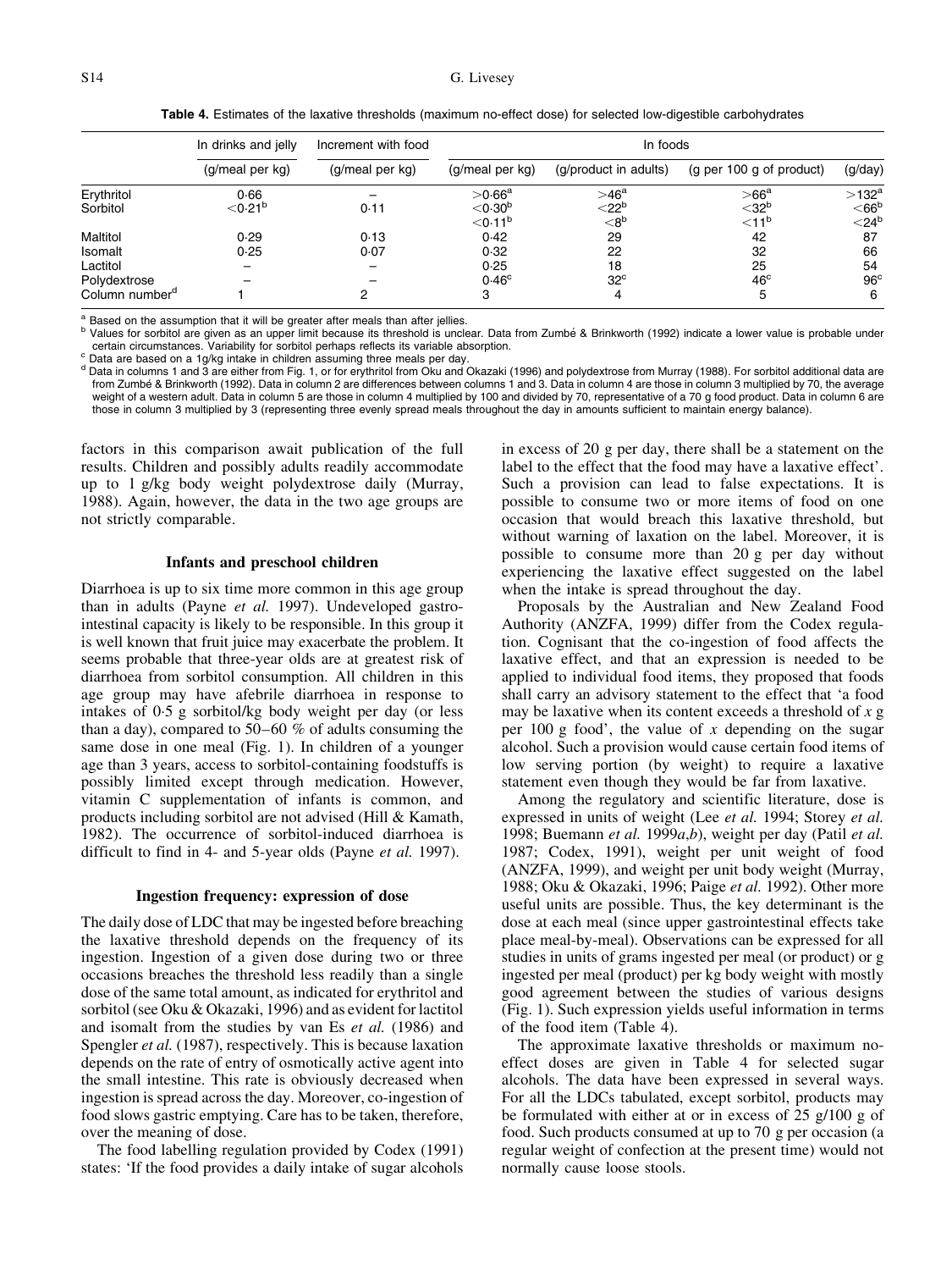Data may be examined across the LDC products. Erythritol is well tolerated because it is substantially absorbed. Sorbitol is partly absorbed but of lower molecular weight than maltitol consistent with it being less well tolerated. With sorbitol a clear threshold is more difficult to find than with other polyols and diarrhoea may be found in people consuming 8 g sorbitol in chocolate even though none is experienced by the same people consuming 16 g isomalt (Zumbé & Brinkworth, 1992). For this reason it is possible at this time to place only an upper limit on the tolerance data for sorbit[ol \(Table 4\).](#page-7-0) Variable outcomes for sorbitol probably relate to variable extents of digestion and absorption according to circumstance. The tolerance of the disaccharide alcohols maltitol, isomalt and lactitol broadly ranks with their relative digestibilities. Based on children consuming polydextrose, this LDC is possibly less well tolerated than one would predict on the basis of its molecular weight. Presumably this is because the product is partially fermented and so the polydextrose and its digestion products continue to express osmotic activity in the colon. Potentially also, the fermentation may occur more distally giving less time for water absorption.

#### Food labelling regulations

Foodstuffs containing low-digestible carbohydrates may be required to give an advisory statement to say that they may have a laxative effect. Critical information that could trigger the requirement of such a statement, should one be needed, is such as given in column 4 o[f Table 4; th](#page-7-0)at is, as an amount per product (of serving size) per subject. On this basis, there is at this time no observation or reason for a threshold to be set at different levels for adults and children  $($ >8 years of age), nor a sound basis for distinguishing between genders. There is also no observational basis for selecting to express a threshold as a percentage of a food product. Reasonable values based o[n Table 4](#page-7-0) column 4 would be 10 g per product (of serving size) for monosaccharide hexitols, 20 g for disaccharide hexitols and perhaps 30 g for oligosaccharides or oligosaccharide hexitols. There are however, always those who will be sensitive to low-digestible carbohydrates, whatever they are and in whatever form they are consumed. These people are perhaps the ones who would be guarded most by a warning label. However, it is unclear whether the different thresholds for the various low-digestible carbohydrates would be meaningful for them. It may also be regarded that the range of thresholds between individual consumers is broader than the range of threshold for individual low-digestible carbohydrate[s \(Fig. 1\),](#page-4-0) in which case setting different thresholds for each low-digestible carbohydrate may be meaningless for each of a majority of consumers. On the other hand, the low threshold for sorbitol has now resulted in manufacturers preferring matitol, isomalt or lactitol

without detailed labelling regulations, suggesting that selfregulation has been effective.

## References

- ANZFA (1999) Review of the Provisions for Low-joule Foods and Carbohydrate Modified Foods. Canberra: Australia New Zealand Food Authority.
- Bornet FRJ, Blayo A, Dauchy F & Slama G (1996) Gastrointestinal response and plasma and urine determinations in human subjects given erythritol. Regulatory Toxicology and Pharmacology 24, S296-S302.
- British Nutrition Foundation (1990) Complex Carbohydrates in Foods. The Report of the British Nutrition Foundation's Task Force on Complex Carbohydrates. London: Chapman and Hall.
- Buemann B, Toubro S, Raben A & Astrup A (1999a) Human tolerance to a single, high dose of tagatose. Regulatory Toxicology and Pharmacology 29, S66-S70.
- Buemann B, Toubro S & Astrup A (1999b) Human gastrointestinal tolerance to D-tagatose. Regulatory Toxicology and Pharmacology 29, S71-S77.
- Canada (1993) Amendment. Food and Drug Regulations SOR/93- 276 2601-2808. Montreal: Health Canada.
- Charney EB & Bodurtha JN (1981) Intractable diarrhoea associated with the use of sorbitol. Journal of Paediatrics 98, 157±158.
- Codex (1991) Codex standard for formula foods for use in weight control diets. Codex Standard 181.
- Collins MD & Gibson GR (1999) Prebiotics, probiotics and synbiotics: approaches for modulating the microbial ecology of the gut. American Journal of Clinical Nutrition 69, S1052-S<sub>1057</sub>.
- Cummings JH (1993) Nutritional management of diseases of the stomach and bowel. In Human Nutrition and Dietetics, pp. 480-506 [JS Garrow and WPT James, editors]. London: Churchill Livingstone.
- Cummings JH, Bingham S, Heaton KW & Eastwood MA (1992) Faecal weight, colon cancer risk and dietary intake of nonstarch polysacchrides (dietary fibre). Gastroenterology 103, 1783±1789.
- Cummings JH & MacFarlane GT (1999) Probiotics and prebiotics: can regulate the activities of the intestinal bacteria, benefits health. British Medical Journal 318, 999-1003.
- Debongnie JC & Phillips SF (1978) Capacity of the human colon to absorb fluid. Gastroenterology 74, 698-703.
- Ellis FW & Krantz JC (1941) Sugar alcohols XXIV. The metabolism of sorbitol in diabetes. Annals of Internal Medicine 18, 792±796.
- European Council Directive (1990) Proposal for a council directive on sweeteners for use in foodstuffs. Official Journal of the European Community 4, (C242).
- FDA (1998) Polydexrose. Code of Federal Regulations 21 Ch.184-85. Washington, DC: Food and Drug Administration.
- Fritz M, Siebert G & Kasper H (1985) Dose dependency of breath hydrogen and methane in healthy volunteers after ingestion of a commercial disaccharide mixture, Palatinit. British Journal of Nutrition 54, 389-400.
- Gavin J, Ellis T, Dewar AL, Rolles CJ & Connett GT (1997) Dietary fibre and the occurrence of gut symptoms in cystic fibrosis. Archives of Digestive Diseases in Childhood  $76$ ,  $35-$ 37.
- Gryboski JD (1966) Diarrhea from dietetic candy. New England Journal of Medicine 275, 718.
- Hammer HF, Santa Ana CA, Schiller LR & Fordtran S (1989) Studies on osmotic diarrhea induced in normal subjects by